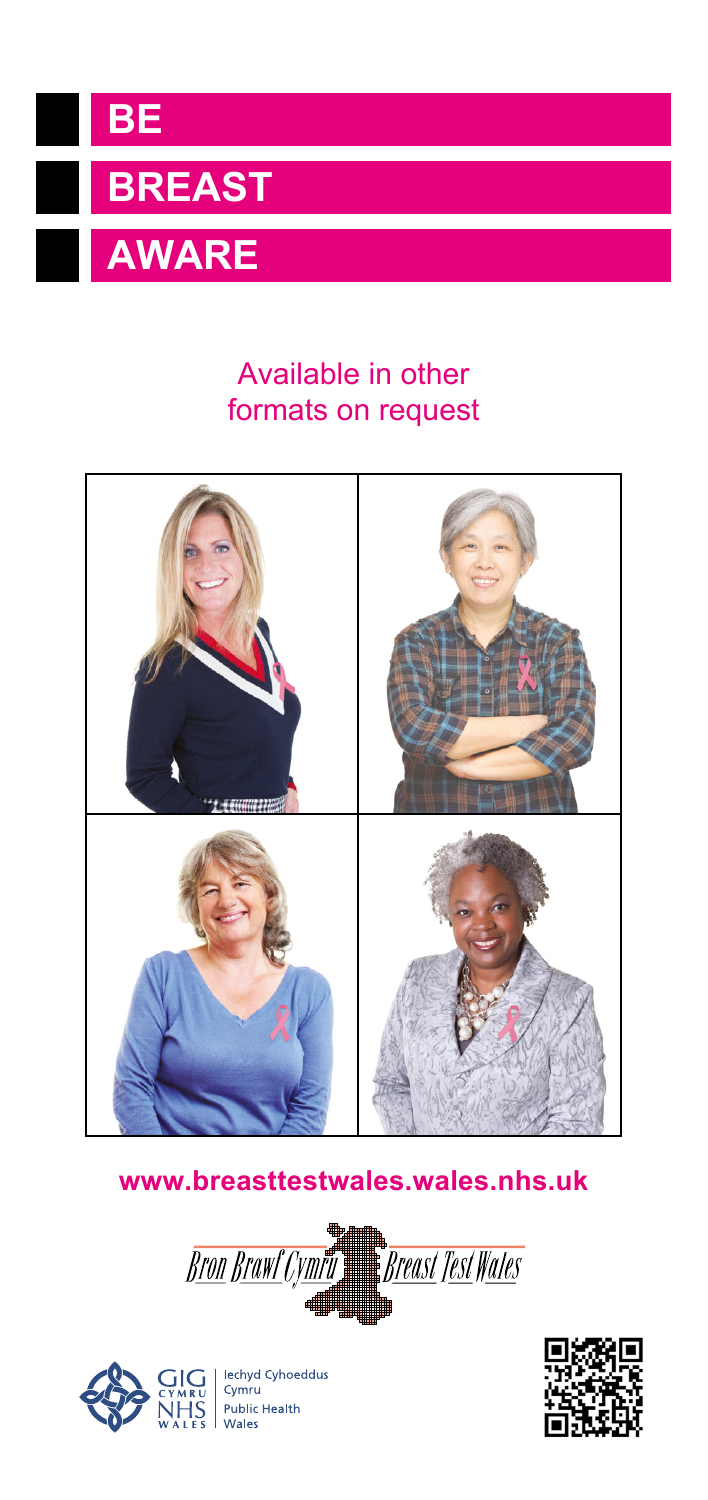#### **HOW TO BE**

## **BREAST AWARE**

**This leaflet tells you how to be breast aware.** Breast awareness is part of general body awareness. It is important to get to know how your breasts look and feel normally, this will help you notice any changes that are different.

Although uncommon, men can get breast cancer so it is important that men are breast aware too.

# **THE BREAST AWARENESS**

# **5 POINT CODE**

- **•** Know what is **normal** for you
- **•** Know what **changes** to look for
- **• Look** and **Feel**
- **• Report any changes to** your GP without delay
- **• Attend for routine breast screening** if you are aged over 50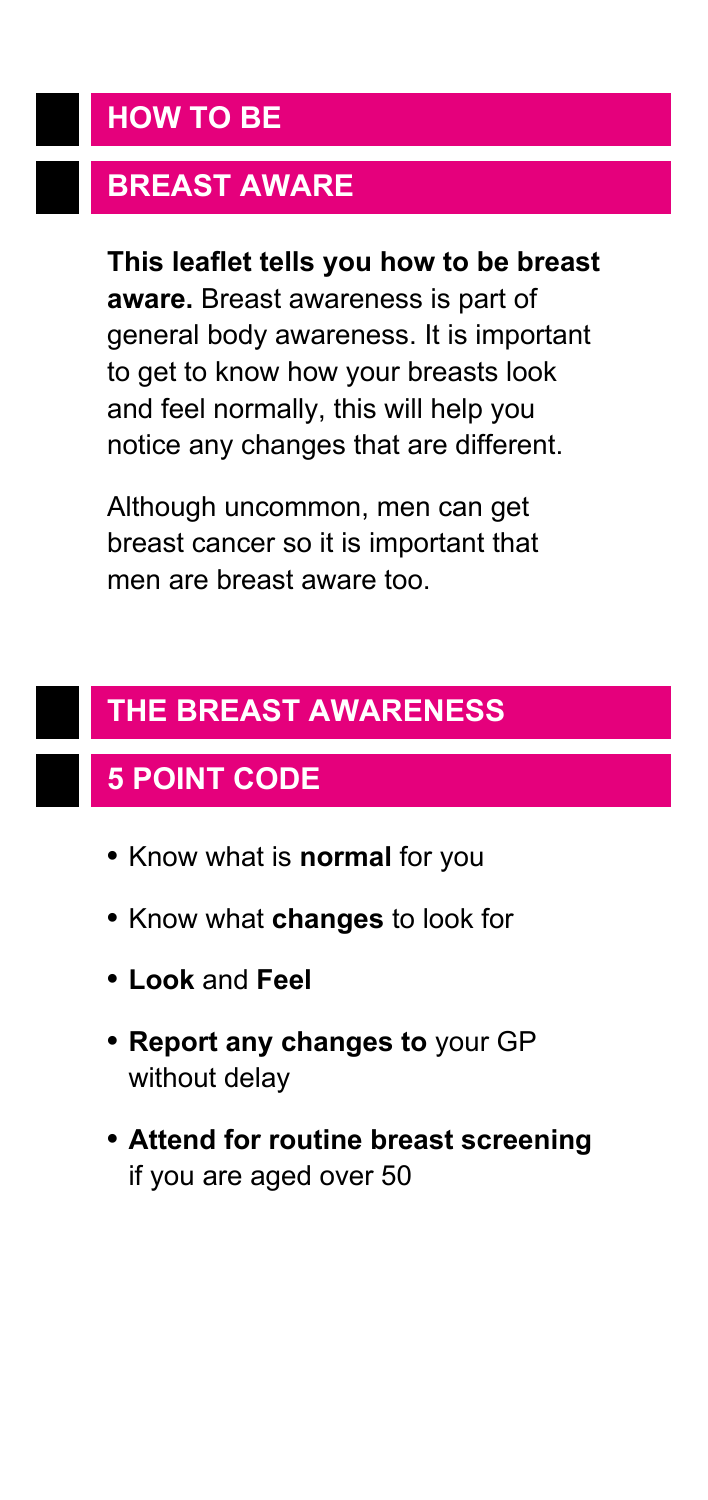## **HOW DO I**

# **CHECK MY BREASTS?**

There is no right or wrong way to check your breasts. You decide what is comfortable for you.

You can check in the shower or when:



**Getting dressed**



 **Lying down**



**Standing in front of the mirror**

Remember to check all parts of your breasts, armpits up to your collar bone and in between your breasts.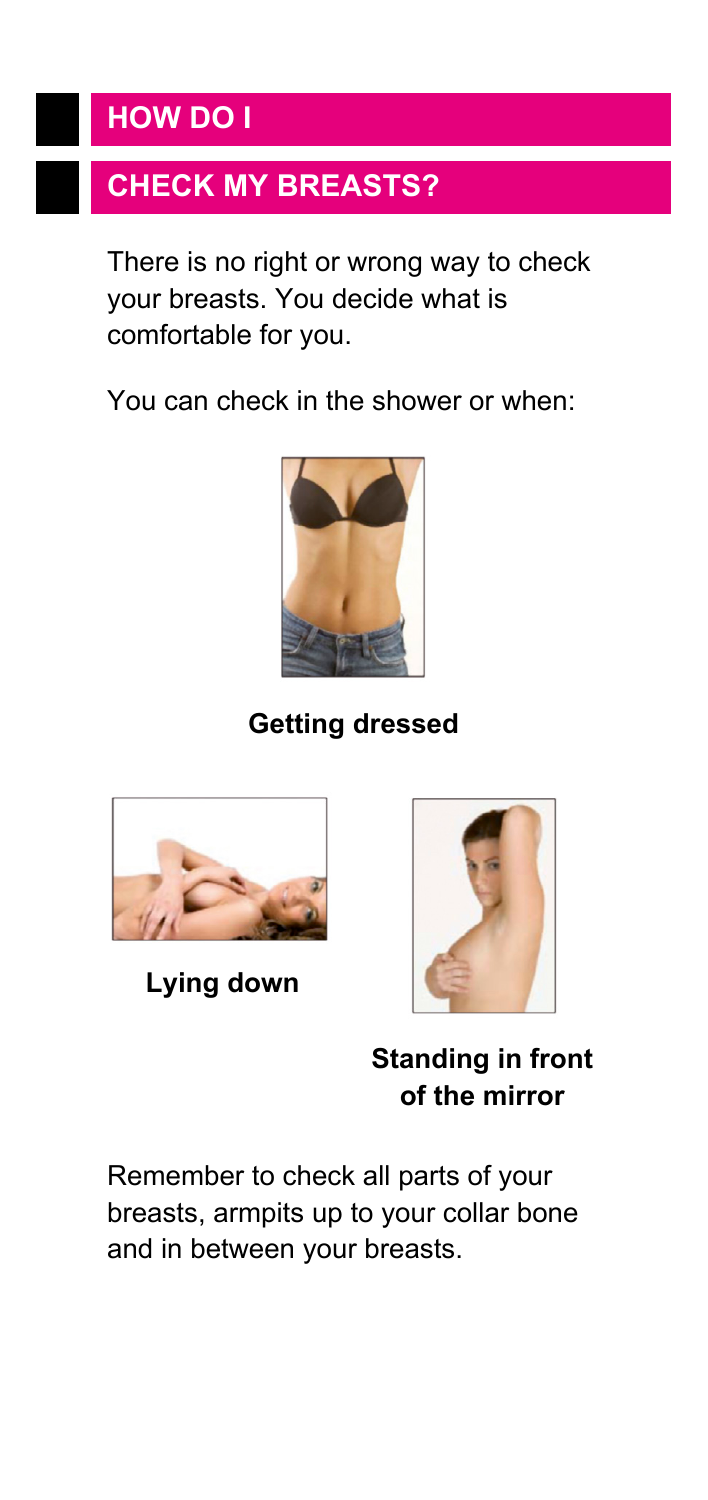#### **WHAT SHOULD**

# **I LOOK FOR?**

- A change in size or shape of one breast
- Any puckering or dimpling of the skin
- Any change in the position of the nipple - pulled in or pointing differently
- Any lumps, thickening or bumpy areas in one breast or the armpit
- Any discharge or blood from the nipple
- A rash around the nipple
- A swelling in your armpit
- Constant discomfort or pain in one breast that is different from normal

# **WHAT SHOULD I DO IF**

#### **I FIND A CHANGE?**

If you notice any change in your breast you should talk to your GP or Practice Nurse without delay. Nine out of ten breast changes are not cancer but if there is a problem it is best treated early.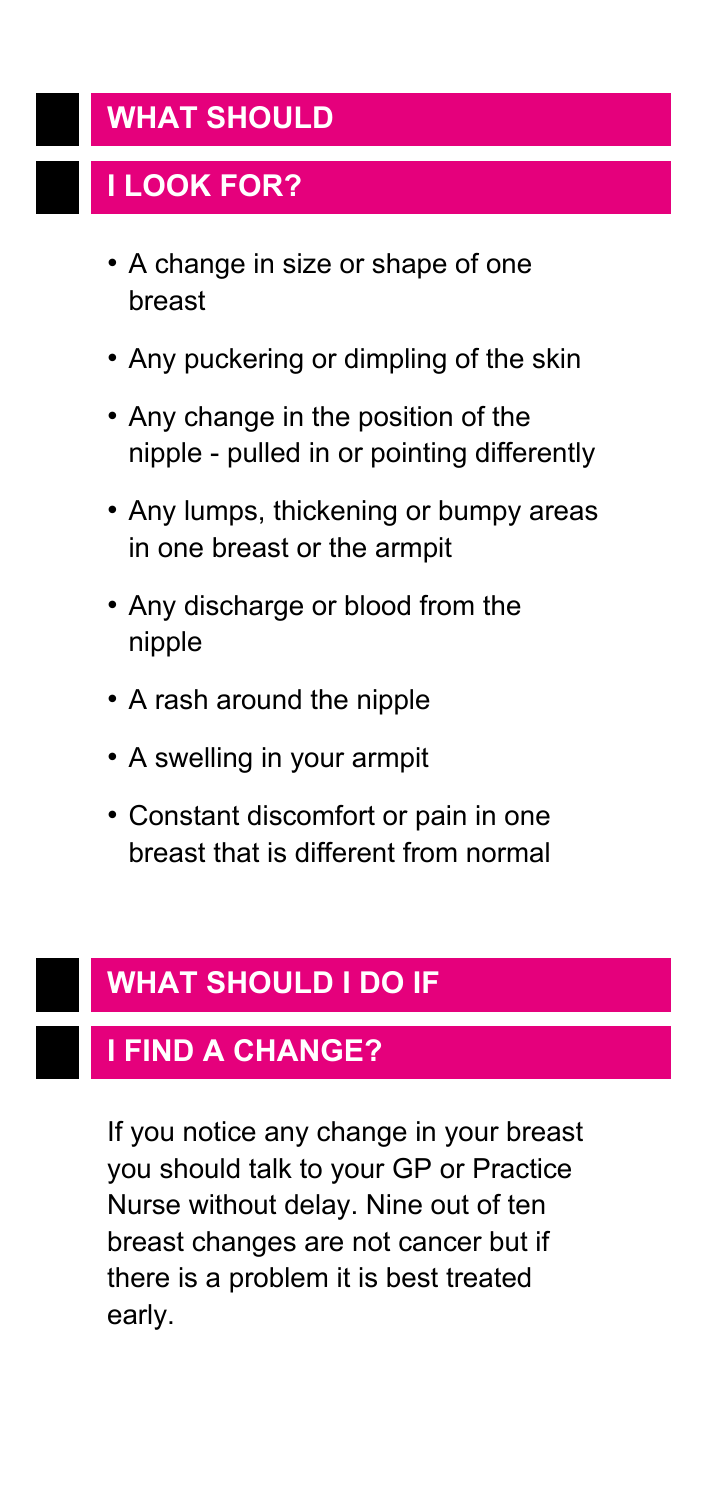# **BREAST**

# **SCREENING**

Women aged 50–70 are invited every three years for breast screening. If you are over 70, you can ask for an appointment by contacting your local breast screening centre.

The risk of getting breast cancer increases with age. It is still important for women over the age of 70 to attend for breast screening.

# **DOES BREAST CANCER**

## **RUN IN FAMILIES?**

A small number of breast cancers (5–10%) run in the family. If you are worried about your family history of breast cancer talk to your GP.